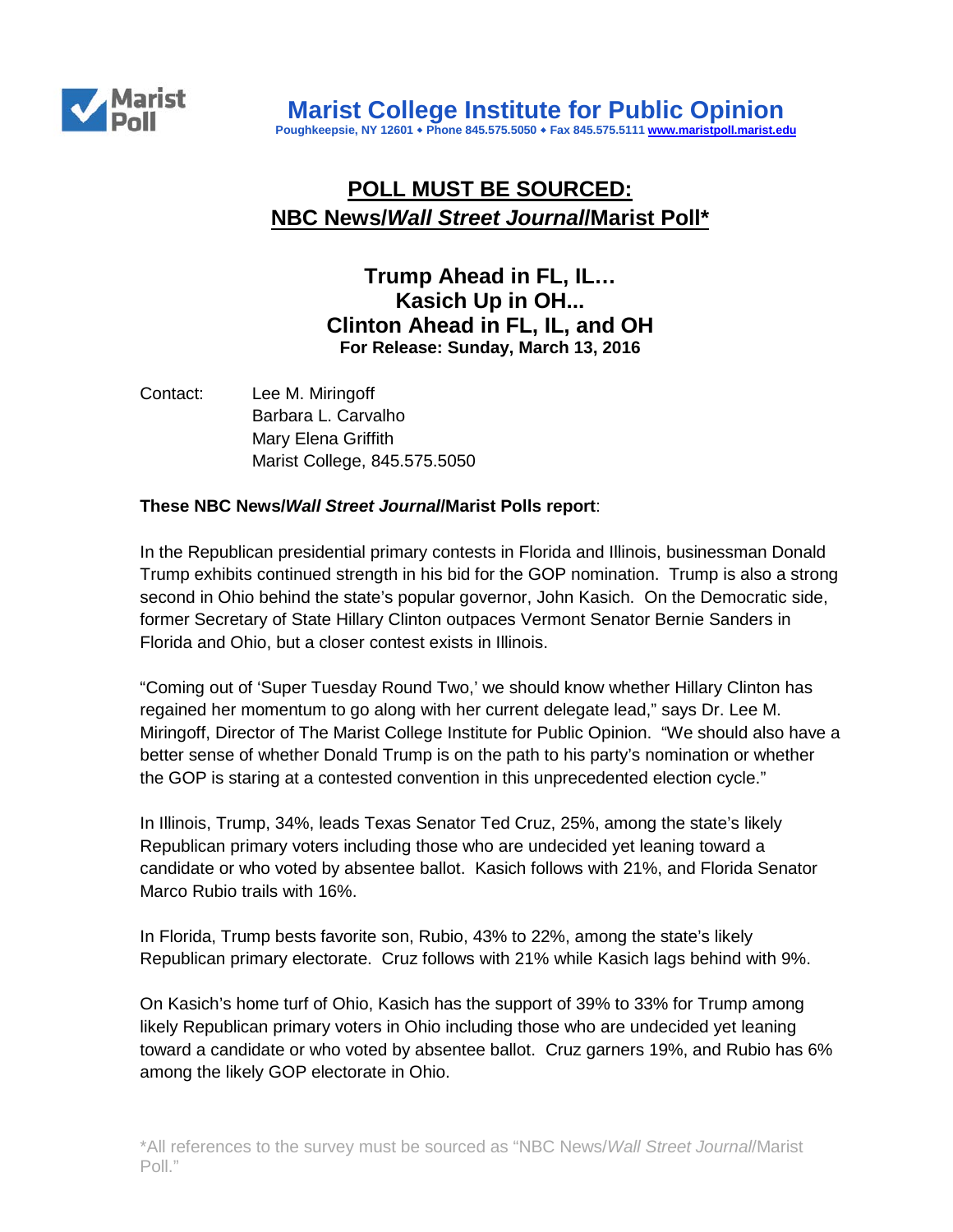In Illinois and Florida, Trump has the advantage among most key demographic groups except for likely Republican primary voters who self-identify as very conservative. Among this voting group, Cruz has the advantage. In Ohio, Kasich draws strength from those who describe themselves as moderate, college graduates, women, or Republicans.

|                     | <b>Likely Republican Primary Voters</b><br><b>March 2016</b> |                 |      |
|---------------------|--------------------------------------------------------------|-----------------|------|
|                     | <b>Florida</b>                                               | <b>Illinois</b> | Ohio |
| <b>Donald Trump</b> | 43%                                                          | 34%             | 33%  |
| <b>Marco Rubio</b>  | 22%                                                          | 16%             | 6%   |
| <b>Ted Cruz</b>     | 21%                                                          | 25%             | 19%  |
| <b>John Kasich</b>  | 9%                                                           | 21%             | 39%  |
| Other               | 1%                                                           | 0%              | 0%   |
| <b>Undecided</b>    | 4%                                                           | 5%              | 3%   |

### 2016 Republican Presidential Primary

Including those who are undecided yet leaning toward a candidate or voted absentee

NBC News/W SJ/Marist Poll

Florida: n=511 MOE +/- 4.3 percentage points. Illinois: n=421 MOE +/- 4.8 percentage points. Ohio: n=564 MOE +/- 4.1 percentage points. Interviews conducted March 4th through March 10th, 2016, Totals may not add to 100% due to rounding.

58% of likely Republican primary voters with a candidate preference or who voted by absentee ballot in Illinois, 65% of those in Florida, and 65% of those in Ohio strongly support their choice of candidate. In Illinois and Florida, Trump enjoys the greatest intensity of support among his backers. In Ohio, Trump, Kasich, and Cruz have the identical proportion, 67%, of dedicated followers.

In all three states, Cruz, Rubio, and Kasich vie for the title of most preferred second choice candidate among likely Republican primary voters with a candidate preference including those who are undecided yet leaning toward a candidate.

\*All references to the survey must be sourced as "NBC News/*Wall Street Journal*/Marist Poll."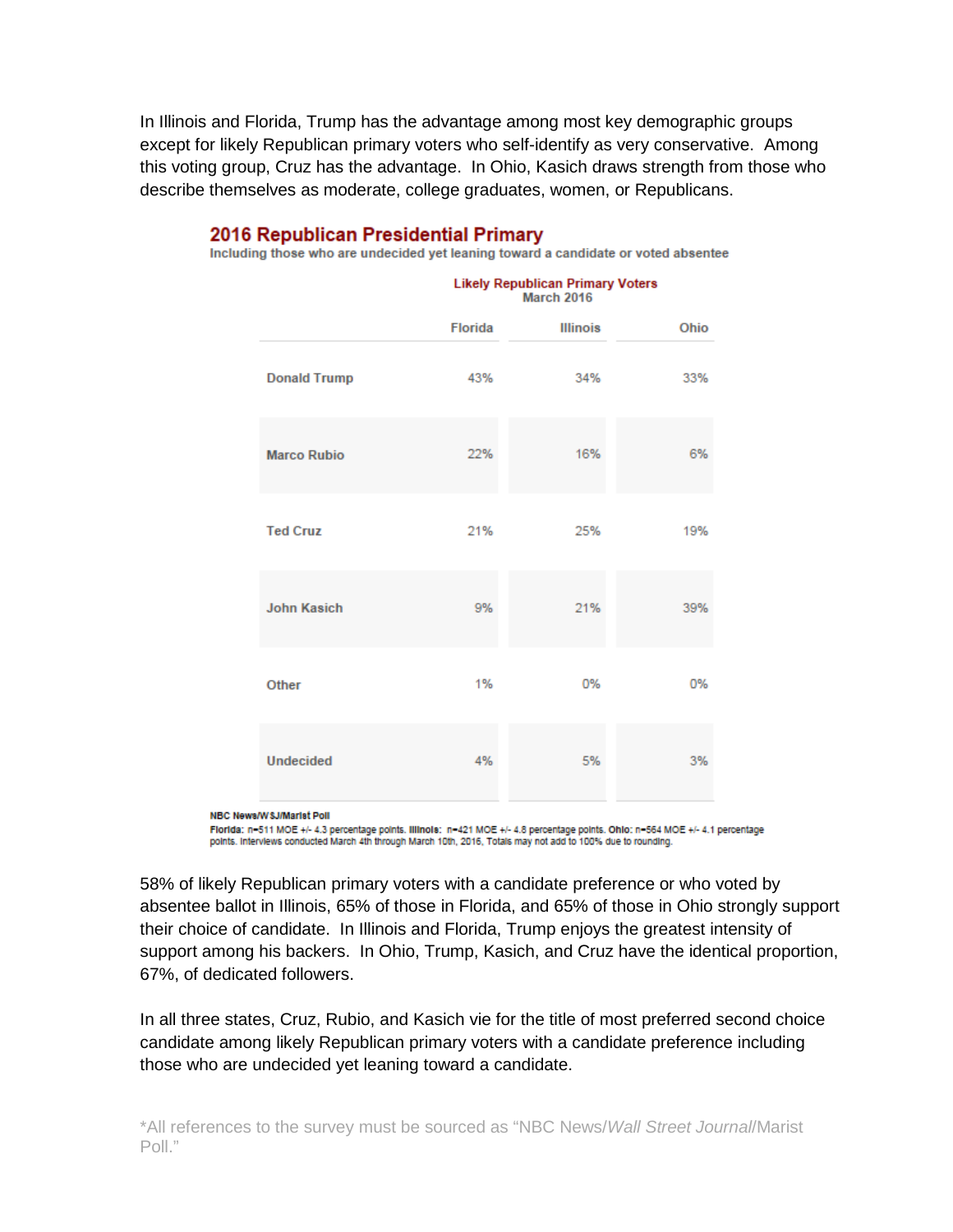### 2016 Republican Presidential Primary Second Choice

Including those who are undecided yet leaning toward a candidate

|                     | Florida | <b>Illinois</b> | Ohio |
|---------------------|---------|-----------------|------|
| <b>Ted Cruz</b>     | 28%     | 26%             | 23%  |
| <b>Marco Rubio</b>  | 25%     | 24%             | 26%  |
| <b>John Kasich</b>  | 21%     | 24%             | 26%  |
| <b>Donald Trump</b> | 14%     | 13%             | 13%  |
| Other               | 2%      | 1%              | 2%   |
| <b>Undecided</b>    | 10%     | 11%             | 10%  |

#### Likely Republican Primary Voters with a Candidate Preference **March 2016**

NBC News/W SJ/Marist Poll

Florida: n=337 MOE +/- 5.3 percentage points. Illinois: n=352 MOE +/- 5.2 percentage points. Ohio: n=491 MOE +/- 4.4 percentage points. Interviews conducted March 4th through March 10th, 2016, Totals may not add to 100% due to rounding.

Looking at the Democratic side in Florida, Clinton receives 61% to 34% for Sanders among the state's likely Democratic electorate including those who are undecided yet leaning toward a candidate or who voted by absentee ballot. In Ohio, Clinton has the support of 58% to 38% for Sanders. In Illinois, Clinton edges Sanders, 51% to 45%, among likely Democratic primary voters statewide including those who are undecided yet leaning toward a candidate or who voted by absentee ballot.

In each of these states, Clinton's support is bolstered by likely Democratic primary voters who are African American, those over 45 years old, Democrats, or women. Sanders' support is buoyed by those who self-identify as very liberal, independents, those younger than 45 years old, or first time voters. Sanders outpaces Clinton among Latinos in Illinois and runs competitively with her among these voters in Florida.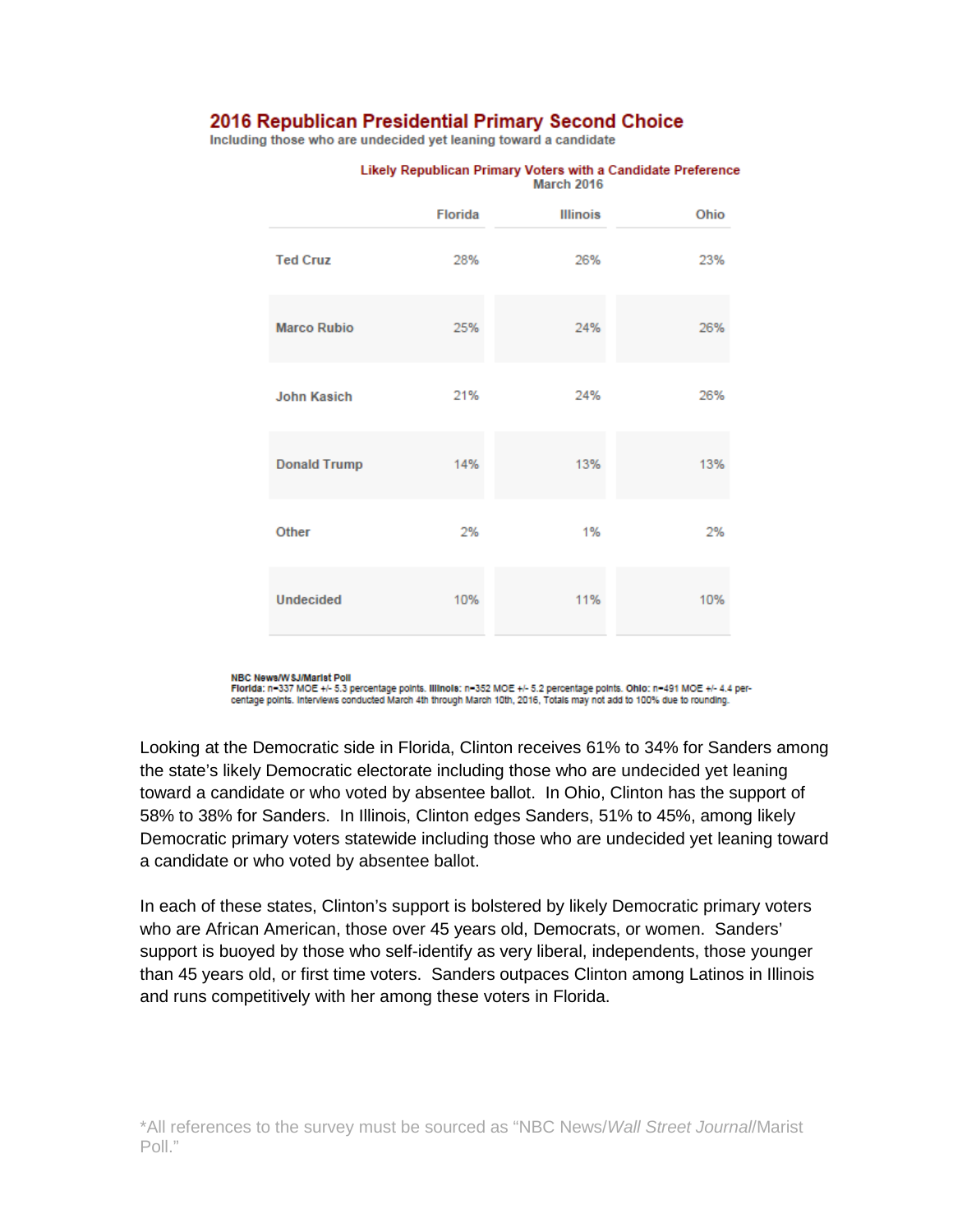### **2016 Democratic Presidential Primary**

Including those who are undecided yet leaning toward a candidate or voted absentee

|                        | <b>Likely Democratic Primary Voters</b><br><b>March 2016</b> |                 |      |
|------------------------|--------------------------------------------------------------|-----------------|------|
|                        | <b>Florida</b>                                               | <b>Illinois</b> | Ohio |
| <b>Hillary Clinton</b> | 61%                                                          | 51%             | 58%  |
| <b>Bernie Sanders</b>  | 34%                                                          | 45%             | 38%  |
| Other                  | 2%                                                           | 0%              | 0%   |
| <b>Undecided</b>       | 3%                                                           | 4%              | 4%   |

NBC News/W SJ/Marist Poll

Florida: n=500 MOE +/- 4.4 percentage points. Illinois: n=529 MOE +/- 4.3 percentage points. Ohio: n=453 MOE +/- 4.6 percentage<br>points. Interviews conducted March 4th through March 10th, 2016, Totals may not add to 100% du

75% of likely Democratic primary voters with a candidate preference or who voted by absentee ballot in Florida, 70% of those in Illinois, and 64% of those in Ohio strongly support their candidate of choice. In Illinois and Ohio, Clinton and Sanders enjoy similar intensities of support among their respective backers. However, in Florida, the proportion of Clinton's supporters, 80%, who report a firm commitment to her is greater than that of Sanders' backers, 66%, who report the same level of intensity.

When Clinton or Sanders is paired against Trump or Cruz in hypothetical general election matchups, the Democratic candidate has the advantage among registered voters in Illinois and Florida. However, in Ohio, Clinton leads Trump by only 6 points and is 2 points behind Cruz. Sanders leads Trump by 9 points in Ohio and is competitive against Cruz.

When Clinton, 47%, and Rubio, 46%, are paired against each other in Florida, the two are competitive. In Ohio, Kasich leads Clinton by 21 points among registered voters in the state.